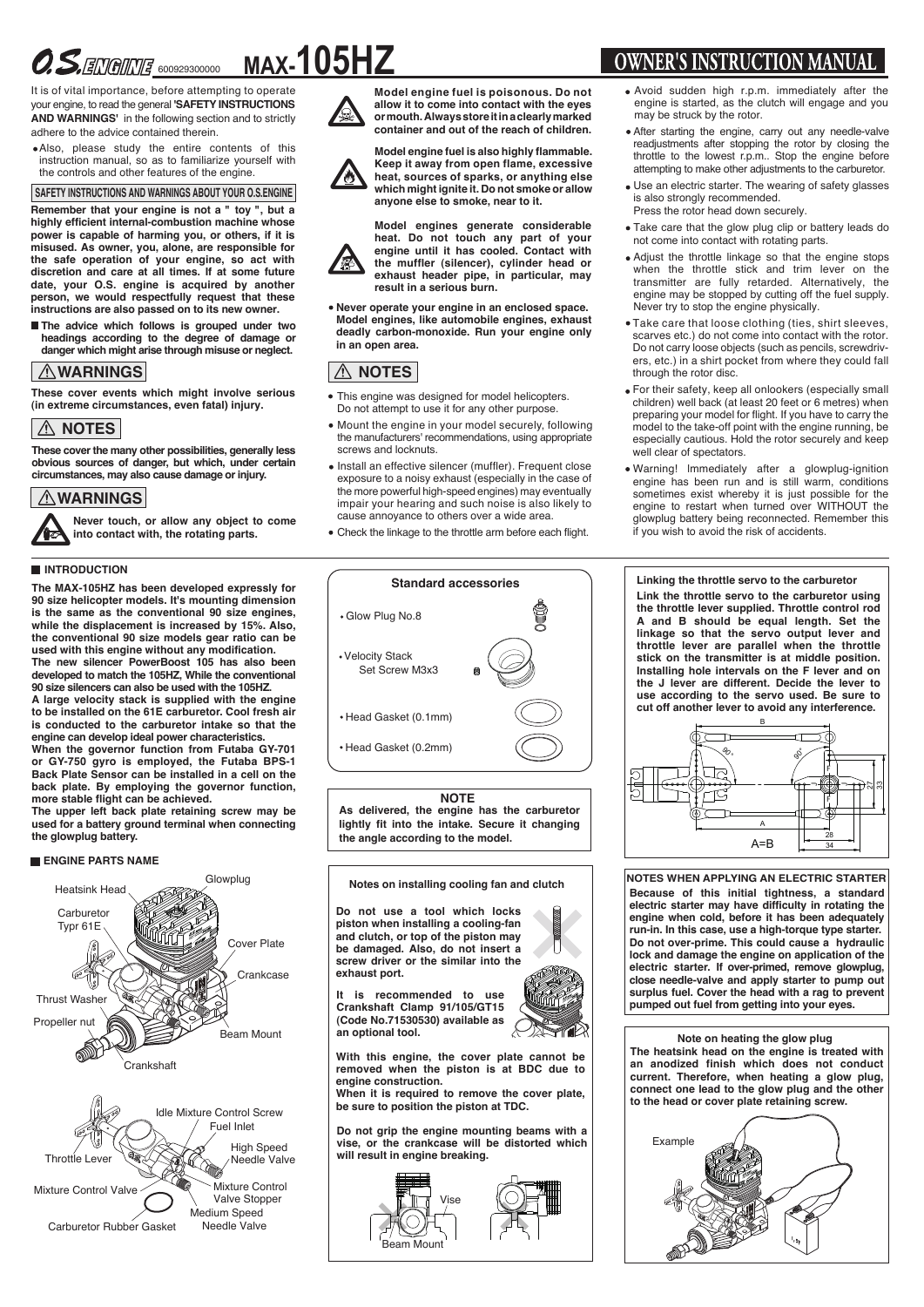#### **BEFORE STARTING**

Tools, accessories, etc.The following items are necessary for operating the engine.

#### **Items necessary for starting**

#### **Fuel**

Select, by practical tests, the most suitable fuel from among the best quality fuels available in your country for helicopter use. For the best throttle response, a fuel containing 10% to 30% nitromethane is preferable. Lubricants may be either castor-oil or a suitable synthetic oil (or. a blend of both) provided that they are always of top quality. For consistent performance and long engine life, it is essential to use fuel containing AT LEAST 18% lubricant by volume. Some fuels containing coloring additives tend to deterriorate and may adversely affect running qualities. If in doubt compare to a fuel known to be good.

#### **O.S. Super Filter (Fuel Can Filter)**

Install a filter to the outlet tube of your refueling container to prevent entry of foreign matter into fuel tank. O.S. 'Super Filters' (large and small) are available as optional extras.

#### **Battery leads Hexagon starting shaft Glowplug battery**

**Electric starter and starter battery** 

**Fuel Pump Fuel Filter Silicone Fuel Line**

#### **TOOLS**

**Phillips Screwdriver Hex Drivers**

**Screwdriver Socket Drivers**

**0.S. SPEED Plug Wrench (**optional extra)

**End Wrenches Needle Nose Pliers**

#### **INSTALLING THE GLOWPLUG**

Install washer on glowplug and insert carefully into Heatsink-head, making sure that it is not cross-threaded before tightening firmly.

#### **INSTALLATION OF THE STANDARD ACCESSORIES Installation of Velocity Stack**

Install the velocity stack supplied on the carburetor with M3x3 set-screw supplied.

Cut out the cooling fan duct so that velocity stack man not interfere the duct.

The velocity stack develops its performance when it is completely located inside the duct.

#### **About The Head Gasket**

The engine is installed with a 0.2mm thick head gasket at the factory. When a 15% nitro fuel is used, run the engine as it is. When a 23% or 30% nitro fuel is used, add 0.1mm or 0.2mm thick gasket for easier tuning.

#### **INSTALLATION OF THE ENGINE**

The under-surfaces of all O.S. engine beam mounting lugs are precision machined flat and exactyly parallel to the engine's horizontal axis. It is essential that the engine mounts in the model are also accurately made and aligned. If they are not, they will cause stress and distortion within the engine itself, probably resulting in loss of performance and internal damage.

The recommended screws for securing the engine to the engine mounts in the model are 4mm or 4-40 steel Allen type. It is also advisable to use lock washers or LOCTITE to prevent nuts from loosening.



#### **INSTALLATION OF THE CARBURETOR**

**As delivered, the engine has its carburetor lightly fitted into its intake boss. Secure it as follows.**

1. Loosen carburetor retainer screw slightly.



2. Insert the carburetor rubber gasket on the carburetor body securely. Then, insert the carburetor in the crankcase.



**Note: In case it is hard to insert the carburetor in the crankcase, apply oil on the Thermo Insulater. Do not force it, or damage to the Thermo Insulater and/or crankcase can occur.**

3. Rotate the retainer screw gently until it stops, then tighten a further 90-120 degrees.

Do not over-tighten the screw as this will damage the Thermo Insulater.

Carburetor Rubber Gasket



#### **ABOUT THE SILENCER**

It is suggested to use the O.S. PowerBoost 105 silencer which is developed to best Match the 105HZ. Also, the conventional silencers designed for 90 size engines can be used too.

In this case, install the silencer screwing in the M4x15 bolts from the silencer side since the crankcase has been tapped to accept the bolts is done on the crankcase.

In either case, muffler pressurized fuel system should be employed. Carry out Plumbing referring to the instructions supplied with the silencer.

#### **CARBURETOR CONTROLS**

With a fixed-wing model, power failure is rarely a serious threat to the safety of the aircraft since it can usually glide down to a safe landing. In a helicopter, on the other hand, it is vitally imporant that the engine keeps running and that there is a quick and reliable response to the throttle in order to ensure safe ascent and descent of the model.

**Three adjustable mixture controls are incorporated in the Type 61E. They are as follows.**

#### **The High-Speed (Main) Needle Valve A**

When set to produce maximum power at full throttle, this establishes the basic fuel/air mixture strength. This is then maintained by the carburetor's automatic mixture control system to cover the engine's requirements at reduced throttle settings.

#### **The Idle Mixture Control Screw B**

This provides the means of manually adjusting the mixture control valve. By setting the Mixture Control Screw for the best idling performance, the mixture control valve automatically ensures that fuel is accurately metered to maintain the correct mixture strength as the throttle is opened.

#### **The Medium Speed Needle Valve C**

This is an extra control that can be brought into play, if necessary, after adjusting A and B above. It provides the means of fine-tuning mixture strength over that all-important part of a helicopter's throttle range where the model is flying in, or near, the hovering mode.



#### **NOTE**

**As the idle mixture control screw is installed with LOCTITE, it may initialy feel stiff, and it is suggested to use a slightly oversized screwdriver. The screw can be turned only 90 degrees either way. Do not force to turn further, or it may break or cause trouble.**

# 90 degrees  $\implies$  90 degrees

#### **BASIC POSITION OF MIXTURE CONTROL SCREW (Mixture Control Valve)**

As delivered, the Mixture Control Screw is positioned at approximately the center as shown in the sketch. Mixture gets lean when the Mixture Control Screw is turned right, while mixture gets rich when the Mixture Control Screw is turned left.With a model helicopter, adjustments vary with combined various factors such as climatic conditions, fuel, muffler, main rotor, weight of the model, gear ratio, etc. Therefore the Mixture Control Screw position varies with each model and set- up, and it is normal if the Mixture Control Screw position is off the center.



#### As shown in the sketch, the carburetor has graduation marks. **GRADUATIONS ON THE CARBURETOR BODY**



When the triangle mark on the carburetor rotor meets the far right mark, the throttle is fully closed. When the triangle mark meets the top mark, the throttle is fully open. The range is 89 degrees. You may use the other three marks as the reference marking of throttle opening to your preference when hovering.

#### **WARNING!**

**Never try to check the triangle mark position while the engine is running and rotor is rotating, or you may be hit by rotating rotor which results in serious injury. Stop the engine and rotor before checking the triangle mark position.**

#### **STARTING**

**Be sure to use an electric starter to start the engine. Starting procedure is as follows:**

- Fill the fuel tank with fuel. When filled, prevent the 1. fuel from flowing into the carburetor with a commercially available fuel stopper, etc. Release the stopper before starting the engine.
- 2. Make sure that plug element glows red, and install the plug in the cylinder head.

#### **1. Opening and closing of the Needle-Valve**

Turn the needle clockwise to close the needle-valve, and turn the needle counter-clockwise to open the needle-valve as shown in the sketch.



#### **2. High Speed needle-valve:**

two turns open from the fully closed position. **(Note: If a different muffler is used, this setting may require readjustment)**

#### **Idle Mixture Control Screw:**

at basic position when the engine leaves the factory.

one turn open from the fully closed position. **Medium Speed needle-valve:**

#### **3. Preparation of the starter**

Install the starting shaft to the starter securely. Improper installation will allow the shaft to swing creating a dangerous situation.

- **4. Checking the rotating direction of the starter** Make sure that the starter rotates to the direction shown in the sketch. If the direction is reverse, reverse the leads on battery.
- **5. Inserting the starter shaft**

Insert the starting shaft into the shaft cup securely.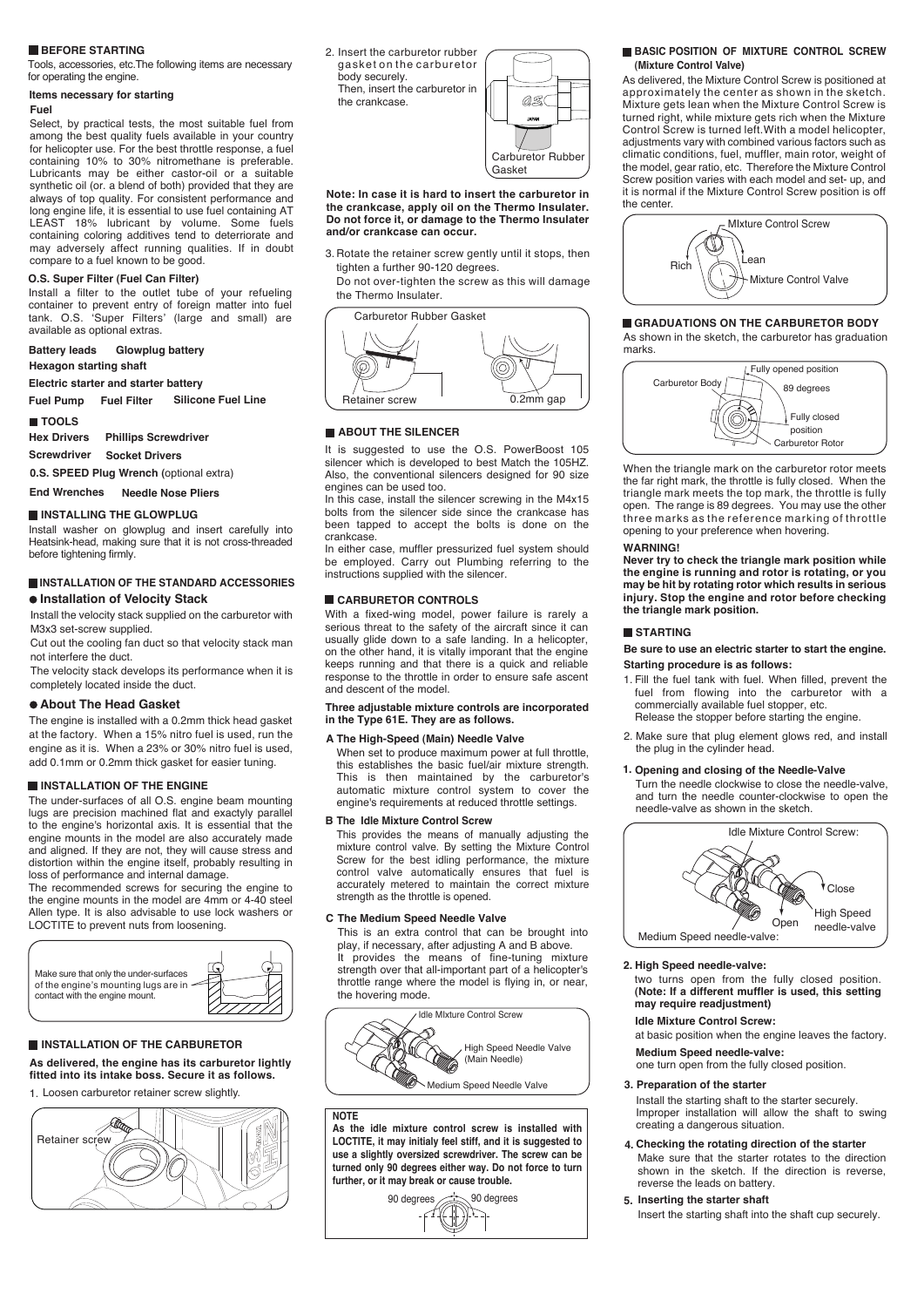#### **6. Priming**

Without energizing the glowplug, open the throttle a little from the idle position. Turn the engine over using the starter until the fuel is seen to reach the carburetor.

#### **7. Preparation of starting**

Make sure that the transmitter throttle stick is at the fully closed position and the throttle trim at center position, and make sure that idle-up switch on the transmitter is off.

Hold the rotor head by hand so that rotor cannot rotate when the engine is Started. Also, steady the model with a foot on the landing gear skid.

#### **Starting 8.**

Connect the battery to the glowplug and start the engine by applying the starter. When started, switch off the starter and withdraw the starting shaft after making sure the rotation of the starter shaft stops.

#### **Stopping the engine 9.**

Fully pull down the throttle trim on the transmitter.

#### **In case the engine does not stop.**

Hold the rotor head, and pinch the fuel line to stop the fuel supply. If it still does not stop, pull off the fuel line from the carburetor. It is necessary to readjust the throttle linkage so that the carburetor rotor is fully closed when the throttle stick and throttle trim on the transmitter are fully pulled Down.

#### **NOTE:**

**If the throttle response is poor or the engine stops due to a temporarily over-rich mixture immediately after the engine is started, pinch the fuel line for one or two seconds until the engine r.p.m. increase and the engine runs steadily.** 

#### **RUNNING-IN ("Breaking-in")**

All internal-combustion engines benefit, to some degree, from extra care when they are run for the first few times known as running-in or breaking-in.

This allows the working parts to mate together under load at operating temperature.

However, because O.S. engines are made with the aid of the finest modern precision machinely and from the best and most suitable materrials, only a very short and simple running-in procedure is required and can be carried out with the engine installed in the model.

- For the first few flights with a new engine i.e. while the engine is being run-in set the needle-valve for a slightly rich mixture not excessively rich as this may result in poor throttle response and cause the engine to stop.
- About one half turn open from the nomal setting will usually suffice.

#### **ADJUSTMENT**

#### **Please observe the following before beginning to make any adjustment.**

· High-Speed Needle Valve.

- Turn this approximately 30 degrees (3 to 4 clicks) at a time, when making initial adjustments; then in steps of approximately 15 degrees (1 to 2 clicks) when making final adjustments.
- Medium-Speed Needle Valve.
- Turn approximately 30 degrees (3 to 4 clicks) at a time.

· Idle Mixture Control Screw. Turn approximately 5 degrees at a time. It turns approximately 90 degrees both sides from the center.

#### **The general course of adjustment procedure is shown in the ADJUSTING CHART and is correct for a fuel containing 20% lubricant and 15-30%**  Turn left to enrich the idle mixture and turn right to lean the idle mixture.

**nitromethane.** Bear in mind that fuels containing relatively large percentages of power-boosting nitromethane operate at richer mixture settings than are needed for mild fuels and will, therefore, require the High-Speed Needle Valve to be readjusted accordingly. The type and percentage of lubricant used is also a factor here,

**This carburetor is not equipped with a throttle stop screw. Instead, idle speed is adjusted by means of the throttle trim lever on the transmitter.**

as noted later in these instructions.

#### **ADJUSTMENT PROCEDURE**

As a safety measure, first check the transmitter controls, including the throttle stick and trim lever positions, and hold the main rotor securely before starting the engine.

Warm the engine by allowing it to idle for about 30 1. seconds. If the engine stops, advance the throttle trim lever slightly to increase the idle rpm. Then open the throttle sufficiently to 'float' the model

above the ground. lf, at this time, the engine is slow to pick up and produces an excess of exhaust smoke, the mixture is too rich.

Correct this condition by turning the Mixture Control Screw clockwise 5 degrees. lf the mixture is extremely rich, engine rpm will become unstable: opening the throttle will produce a great deal of smoke and rpm may drop suddenly or the engine may stop.

This condition may also be initiated by an excessively prolonged warming-up period. lf, on the other hand, the mixture is too Iean, this wiIl be indicated by a marked lack of exhaust smoke and a tendency for the engine to cut out when the throttle is opened. ln this case, turn the Mixture Control Screw counter-clockwise 5 degrees to enrich the mixture.

2. Having provisionally set the idle mixture, the next step is to adjust the mixture for hovering flight.

Hover the model and actuate the throttle to observe response over the medium speed range. lf the engine smokes excessiveIy and throttle response is poor, the mixture is too rich ; in which case, land the model and turn the High-Speed Needle Valve clockwise. Do not close the High-Speed NeedIe Valve more than the recommended initial adjustment (3 to 4 clicks) at a time, keeping it a little on the rich side at this stage. DO NOT touch the Medium Speed Needle Valve.

lf, on the other hand, hovering is not stable and response to the throttIe is over-sensitive, or if the engine tends to overheat, this indicates that the mixture is too lean and should be corrected by turning the High-Speed Needle Valve counter-clockwise.

When satisfactory hovering flight has been achieved, land the modeI again and re-check the engine's idle qualities.

After about 10 seconds of idling, open the throttle to 'float' the model. lf the transition is smooth, the idle mixture is O.K. If the symptoms of either rich or Iean running are observed, readjust the Idle Mixture Control Screw accordingly.



**NOTE: With this carburetor, neither the Idle Mixture Control Screw adjustment, nor the Medium Speed Needle Valve adjustment will have any effect on mixture strength when the throttle is fully (or almost fully) open.**

3. Now adjust the High-Speed Needle Valve to achieve the best performance when the model is flying at full throttle. lf, at full throttle, acceleration is poor, the exhaust unduly smoky and the model fails to reach expected straight line speed, the mixture is too rich and the High-Speed Needle Valve setting will need to be reduced.

If, however, after smoothly acceIerating to satisfactory high-speed straight and level flight, power is lost when the model is puIled up into a climb, the mixture is too lean. ln this case, land the model immediately and readjust thw High-Speed Needle Valve to a richer setting.

- 4. Having now found the optimum setting for the High-Speed Needle Valve, re-check the engine's idle performance, fine tuning the Idle Mixture Control Screw, if necessary, to perfect the idle.
- Now re-check hovering performance It may be 5. Now re-check hovering performance It may be<br>found that (with the High-Speed Needle Valve now set for optimum full-throttle performance) hovering will reveal symptoms of slightly lean running at medium speeds. DO NOT touch the High-Speed Needle Valve.

It is at this point that the Medium Speed Needle Valve, previously set one turn open, may be brought into operation. Open the Medium Speed Needle Valve 30 degrees, or 3-4 clicks, then fine tune until the optimum hovering performance is obtained. If on the other hand, hovering reveals rich running, close the Medium Speed Needle Valve gradually until the optimum hovering performance is obtained.

#### **SUBSEQUENT READJUSTMENTS**

Once the engine has been run-in and the carburetor controls properly set up, it should be unnecessary to alter the mixture settings, except to make minor changes to the Main (High-Speed) Needle Valve occasionally, to take account of differences in climatic condisitions.

However, as previously mentioned, the use of a different fuel, particularly one containing more, or less, nitromethane and / or a different type or proportion of lubricating oil, is likely to call for some modification to the High-Speed Needle-Valve adjustment.

As a safety measure, it is advisable to increase the High-Speed Needle Valve setting by an extra half-turn counter-clockwise, prior to establishing the new setting. The same applies if the silencer type is changed. A different silencer may alter the exhaust pressure applied to the fuel feed and call for a revised Needle-Valve setting.

The use of a different glowplug, or changes to the main rotor and its pitch angles may also require compensating carburetor readjustments.

#### **CARBURETOR CLEANLINESS**

The correct functioning of the carburetor depends on its small fuel orifices remaining clear. The minute particles of foreign matter that are present in any fuel can easily partially obstruct these orifices and upset mixture strength so that engine performance becomes erratic and unreliable. It is recommended that fuel is passed through a filter when the tank is filled and that a good in-line filter is installed between the fuel tank and carburetor and, furthermore, that this filter is frequently cleaned to remove foreign matter that accumulates on the filter screen. Finally, occasionally remove the needle-valve holder from the carburetor as shown in Picture and extract any remaining foreign matter that may have lodged in the location shown in Picture below.



#### **CARE AND MAINTENANCE**

**Please pay attention to the matters described below to ensure that your engine serves you well in regard to performance, reliability and long life.**

- As previously mentioned, it is vitally important to avoid operating the engine in conditions where dust, disturbed by the propeller, may be deposited on the engine and enter its working parts.
- Remember to keep your fuel container closed to prevent foreign matter from contaminating the fuel.
- $\bullet$  Install a fuel filter to prevent foreign matter in the fuel container from entering the fuel tank. O.S. Super Filters (L) and (S) are available as optional extras.
- Install an in-line fuel filter between the tank and carburetor to prevent foreign matter in the tank from entering the carburetor.
- Clean these filters periodically.
- If these precautions are neglected, restriction of fuel flow may cause the engine to cut out, or the fuel/air mixture to become too lean causing the engine to overheat.
- The use of modern high-performance alcohol based model engine fuels, while promoting cooler running, improved anti-detonation combustion and increased power, have the disadvantage of causing corrosion due to the acid by-products of combustion.

The use of nitromethane in the fuel can also contribute to the problem.

Do not close the needle-valve and mixture control valve too far as this will cause a lean setting and over heating of the engine. This can, in turn, create nitromethane oxide leading to internal rusting of the engine. Always adjust the needlevalve slightly on the rich side of peak rpm.